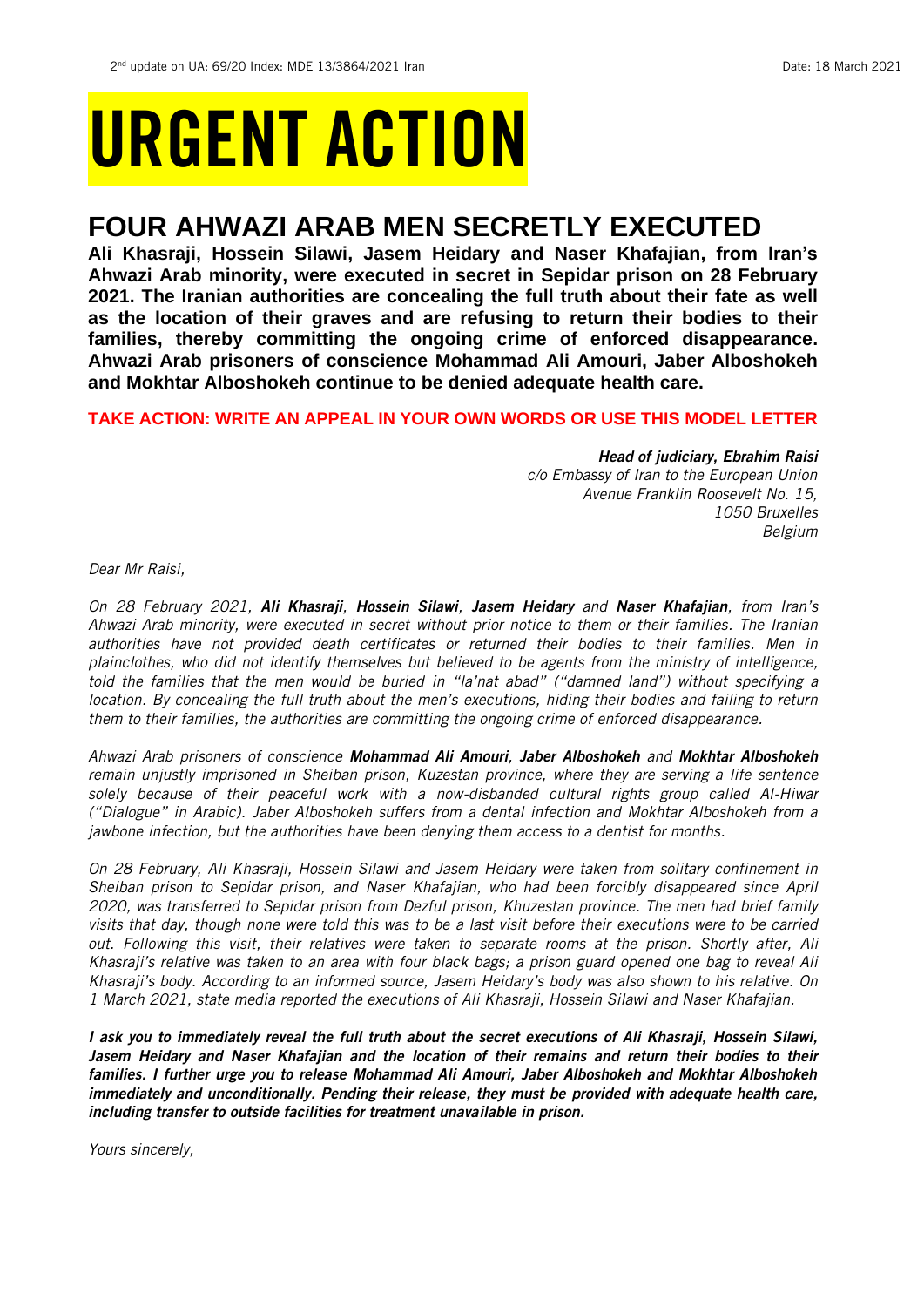# **ADDITIONAL INFORMATION**

According to an informed source, on the day of the executions, ministry of intelligence agents phoned the families of Ali Khasraji, Hossein Silawi, Jasem Heidary and Naser Khafajian and said one person from each family would be permitted to have a prison visit that day. Agents instructed family members to wait at a public space in Ahvaz, Khuzestan province, where they were then blindfolded and driven to an unknown location, revealed to be Sepidar prison upon arrival. At the prison, the families had visits with all four men. According to an informed source, bruising was visible on all four men, raising concerns that they had been tortured or otherwise ill-treated, and the lips of Ali Khasraji, Hossein Silawi and Jasem Heidary had not healed from when they sowed them shut on hunger strike. After the visit and the execution of the men, ministry of intelligence agents told the four families that they were not permitted to hold public memorials or invite family to their home to mourn, and that they were only permitted to hold a private memorial without visitors. There has also been an alarming rise in executions of ethnic minority prisoners since mid-December 2020 in Iran, which includes the execution of Ali Motairi, also a member of Iran's Ahwazi Arab minority, on 28 January 2021, and the executions of at least 20 Baluchi prisoners.

In January 2020, the judiciary spokesperson had announced that three men had been sentenced to death in relation to an armed attack on a police station in Ahvaz on 14 May 2017 that led to the death of two officials. While the spokesperson did not identify them by name, the case details he revealed indicated that he was referring to Hossein Silawi, Ali Khasraji and Naser Khafajian. That same month, prison officials told the three men that they had been sentenced to death for the May 2017 attack. They were convicted and sentenced following unfair trials and never given copies of their verdicts. On 8 October 2020, the Iranian government wrote to the Office of the UN High Commissioner for Human Rights that "the case [against these three men] is still pending" and that "since the legal proceedings have not hitherto been completed, it is inadmissible to raise the issue of … capital punishment."

Jasem Heidary was sentenced to death following an unfair trial which convicted him of collaboration with armed opposition groups. His verdict was upheld in November 2020. On 23 January 2021, Ali Khasraji, Hossein Silawi and Jasem Heidary sewed their lips shut and went on hunger strike in protest at their prison conditions, denial of family visits, and the ongoing threat of execution. They ended their hunger strike in mid-February 2021.

Under international law, the crime of enforced disappearance continues until the state releases information pertaining to the fate or whereabouts of the individuals concerned, and this requires, when the disappeared person is found to be dead, returning the remains to their family, who have the right to dispose of those remains according to their own tradition, religion or culture. The anguish inflicted on families due to the continuing uncertainty around the fate of their loved ones and the location of their remains violates the absolute prohibition on torture and other ill-treatment.

Khuzestan province has a large Arab population who generally self-identify as "Ahwazi Arabs". Despite Khuzestan's natural resource wealth, the province suffers from severe socioeconomic deprivation and high levels of air and water pollution. Continued under-investment in Khuzestan province by the central government has exacerbated poverty and marginalization. Ahwazi Arabs face entrenched discrimination curtailing equal access to education, employment, adequate housing and political office. Despite repeated calls for linguistic diversity, Persian remains the sole language of instruction in primary and secondary education in the province.

# **PREFERRED LANGUAGE TO ADDRESS TARGET:** Persian, English

You can also write in your own language.

#### **PLEASE TAKE ACTION AS SOON AS POSSIBLE UNTIL:** 13 May 2021

Please check with the Amnesty office in your country if you wish to send appeals after the deadline.

### **NAME AND PREFFERED PRONOUN: Naser Khafajian, Ali Khasraji, Hossein Silawi, Jasem Heidary Mohammad Ali Amouri, Jaber Alboshokeh, Mokhtar Alboshokeh (all he/him)**

**LINK TO PREVIOUS UA:** <https://www.amnesty.org/en/documents/mde13/2237/2020/en/>